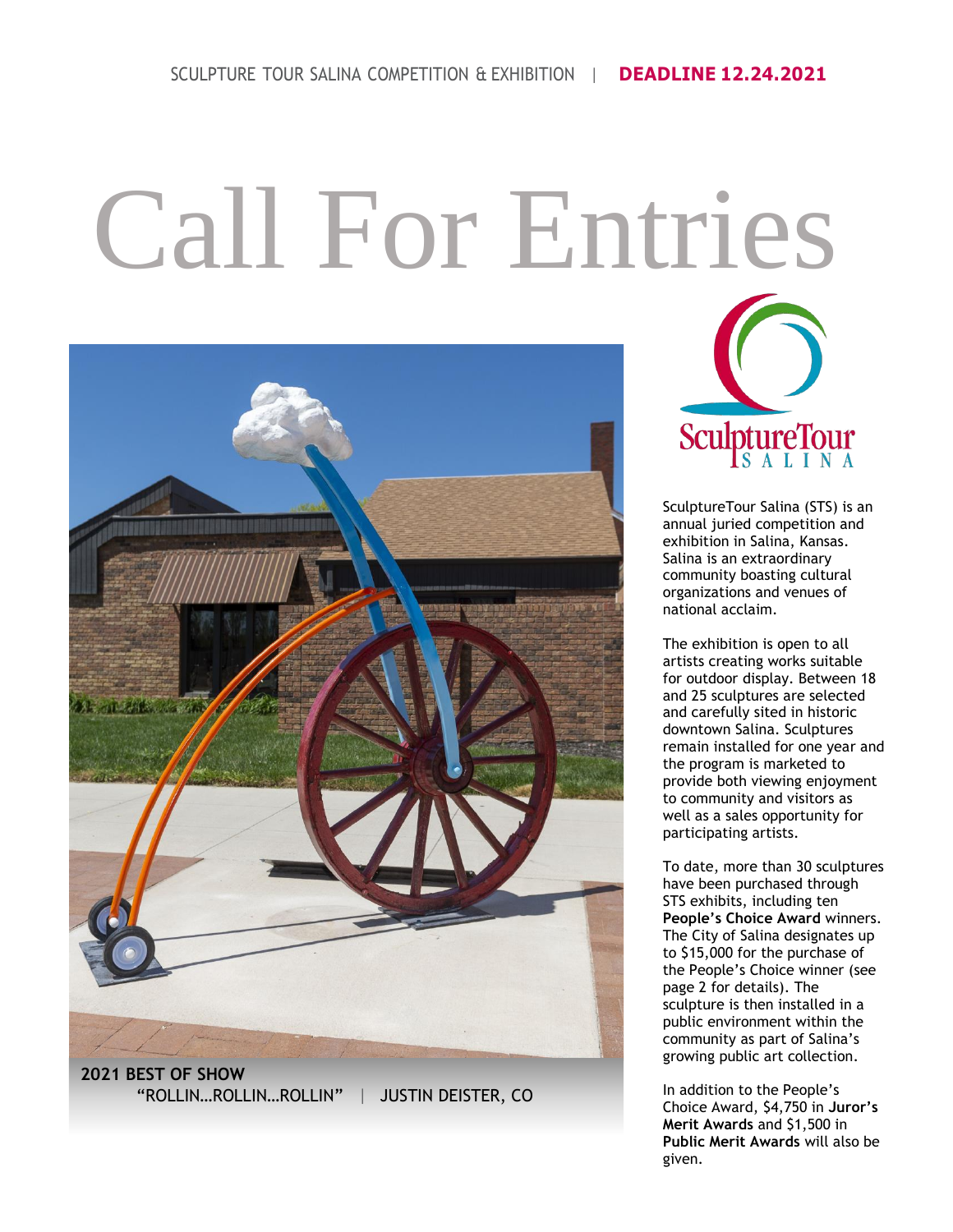SCULPTURETOUR SALINA COMPETITION & EXHIBITION | **DEADLINE 12.24.2021**

## Call For Entries

#### **Exhibition Selection**

The Selection Jury consists of seven members: STS Chair, Selection Jury Chair, an appointee fromSalinaArts&HumanitiesandSalinaArt Center, a STS sponsor and two additional qualified art professionals. Sculptureswill be selected based on quality, artistic merit, design, craftsmanship, creative use of materials, scale, weather appropriate, and durable and safe for community display. Works will be selected in a wide range of media andexpression.

#### **Downtown Excitement**

One of the biggest transformative projects in the history of Salina downtown was completed in 2020. Within the historic space we have a new entertainment center, several new restaurants, a five-story hotel, an athletic fieldhouse and other amenities, attractions and retail shops. We are also looking forward to a classic automotive museum and large-scale mural projects coming soon! Within this renovation, new sculpture pedestalswereaddedtoournew and enlarged pedestrian-friendly sidewalks.

#### **STS Policies**

- ▪Application fee is\$25, per artist, if submitted by November 2, 2021.
- **ELate rate is \$50, per artist, if submitted by** December 24, 2021.
- ▪Selected sculptures will be on display for one year, early May through early April.
- ▪Sculptures are required toremain installed for the duration of the exhibition.
- ▪A stipend of \$1,000 maximum (\$750 for delivery and up to \$250 toward return freight) isawarded for each accepted sculpture.
- **Artists have the option to list their artwork** for sale.
- ▪Artists have the option to participate in the People's Choice Award program. (See application form.)
- ▪SculptureTour Salina (STS) retains 25% commission onall sold artwork.
- **STS** provides technical assistance during installation of artwork.

#### **Artist Requirements**

▪ Allartworkmustbetheoriginalworkofthe submitting artist.

**EXECT:** Artists are responsible for round-trip shipmentofartworkandmayopttoprovide installation instruction or personally assist with installation of the work(s).

**•** Artists may submit up to three  $(3)$ sculptures for consideration.

**EXE** Artworks submitted must have at least one dimension that is no less than three (3) feet, excluding base.

**• ONLY high resolution (1920 x 1920 pixels** minimum) digital baseline JPEG images will be accepted. Noprogressive JPEG files will be accepted.

**EXECT:** Artwork images may be submitted by discoremail with artist's name, title of artwork, dimensions (excluding base), year completed, medium and process description. (See entryform)

**EXE** Artists MUST submit three (3) separate views of each artwork (front, side and back). Artworks submitted without three views may not beconsidered.

**EXTENS THE** Artists are to designate whether the artwork is for sale and provide a purchase price.

**E** Artists must designate whether the piece is to be considered for the People's Choice Award program (purchase price up to \$15,000)

■ Artist's resume/short bio/statement must be included in the application.

#### **SubmissionRequirements**

▪ Must include a \$25 non-refundable application fee, per artist for 1-3 submissions) unless submitted after November 2,2021; Fee increases to \$50 Nov. 2 – Dec. 24

▪ Completed entry form (by mail oremail)

Artist's resume/short bio

▪ Three high resolution JPEG images per artwork clearly showing front, side and back views

Applications MUST be postmarked or submitted online by December 24, 2021. Late entries will not be accepted.

Send completed application via email or mail to: SculptureTour Salina, PO Box 586 Salina, KS 67402-0586 OR email to: *info@ SculptureTourSalina.com* Questions: Sylvia Rice at 785-827-9310, x138 OR srice@salinakansas.org

#### **Awards**

A Juror will be selected to award \$4,750 in cash awards during the opening day of SculptureTour – May 7, 2022. Juror's Awards will be announced and presented following the UnWrap Party.

#### **Juror'sMeritAwards:**

**BestofShow:** \$2,500 **Merit Award:** \$1,500 **Merit Award:** \$750

#### **People's Choice Awards:**

The People's Choice Award is decided by the public. The sculpture with the most votes by ballot through December 31st will be purchased by the City of Salina at listed sale price, up to \$15,000.

**People'sMeritAward:** \$1,000award to artist is based on 2nd highest total numberof votes. **Children'sMerit Award:** \$500 award to artist is based on highest number of votes by children, 18 andunder.

#### **Calendar**

November 2, 2021: Applications Due with \$25 application fee, per artist December 24, 2021: FINAL Application Deadline with \$50 application fee, per artist January 21, 2022: Jury notification April 2022: De-installation of 2021 exhibit, Installation of 2022 exhibit begins May 7, 2022: Opening day, UnWrap Party, Juror's Merit Awards May 6-December 31, 2022: People's Choice Award Voting Period January 2023: 2022 People's Choice Award Announcement April 2023: De-installation of 2022 exhibit